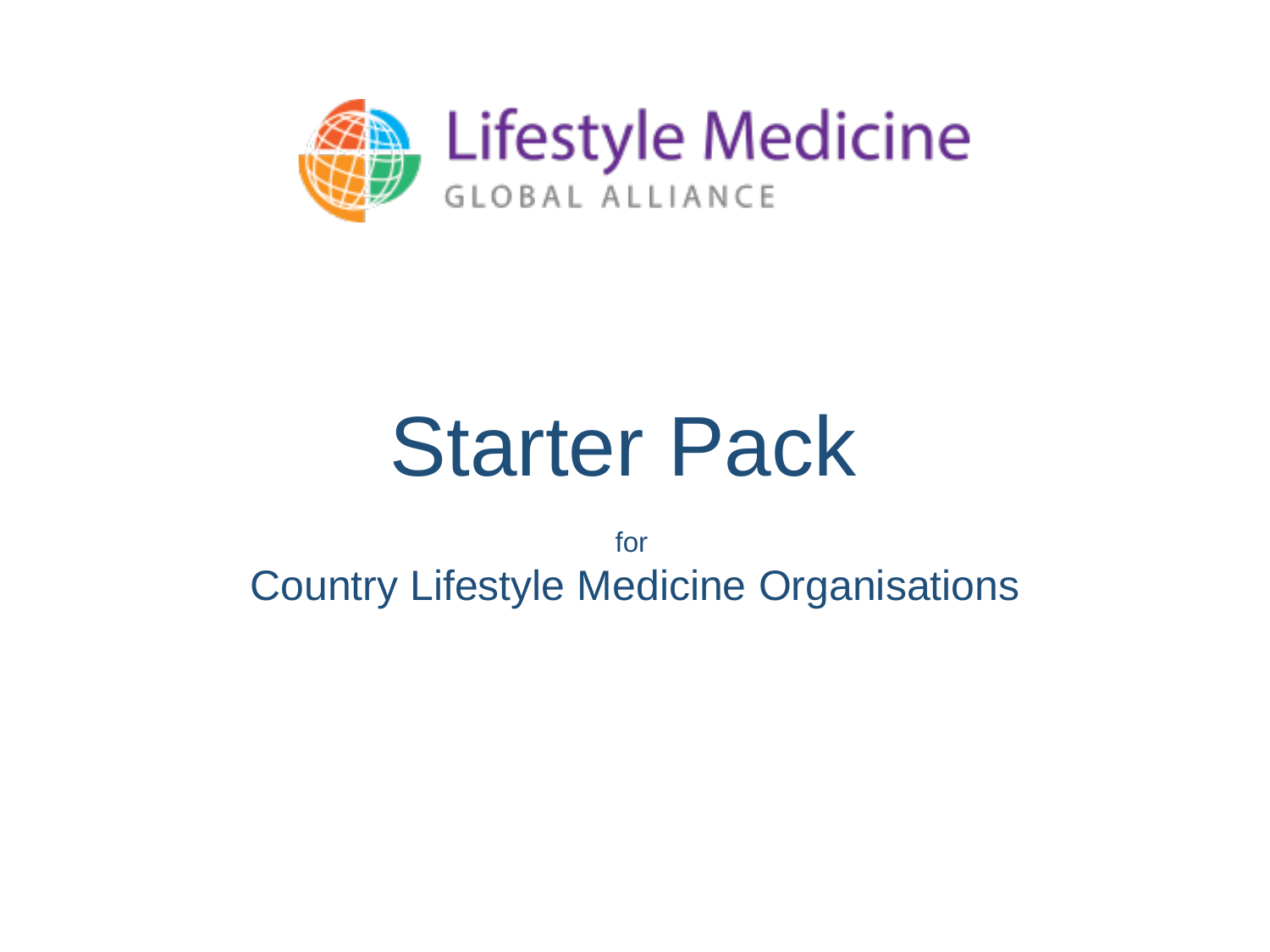#### **Nomenclature**



- Narnian\* College of Lifestyle Medicine or
- Narnian\* Society of Lifestyle Medicine or
- Narnian\* Lifestyle Medicine Organisation or
- Narnian\* Lifestyle Medicine Association or
- Lifestyle Medicine Society of Narnia\* or
- Lifestyle Medicine Association of Narnia\* or
- any variation of the above
- \* Insert the name of your country

# **Logo**

- Please check the logos of LMGA sister organisations [here](https://lifestylemedicineglobal.org/sister-organizations/)
- If you need help with logo design, please contact [info@lifestylemedicineglobal.org](mailto:info@lifestylemedicineglobal.org)

## **Website**

- Register a domain name that reflects the name of your organisation
- Create an info@ email that is regularly checked and answered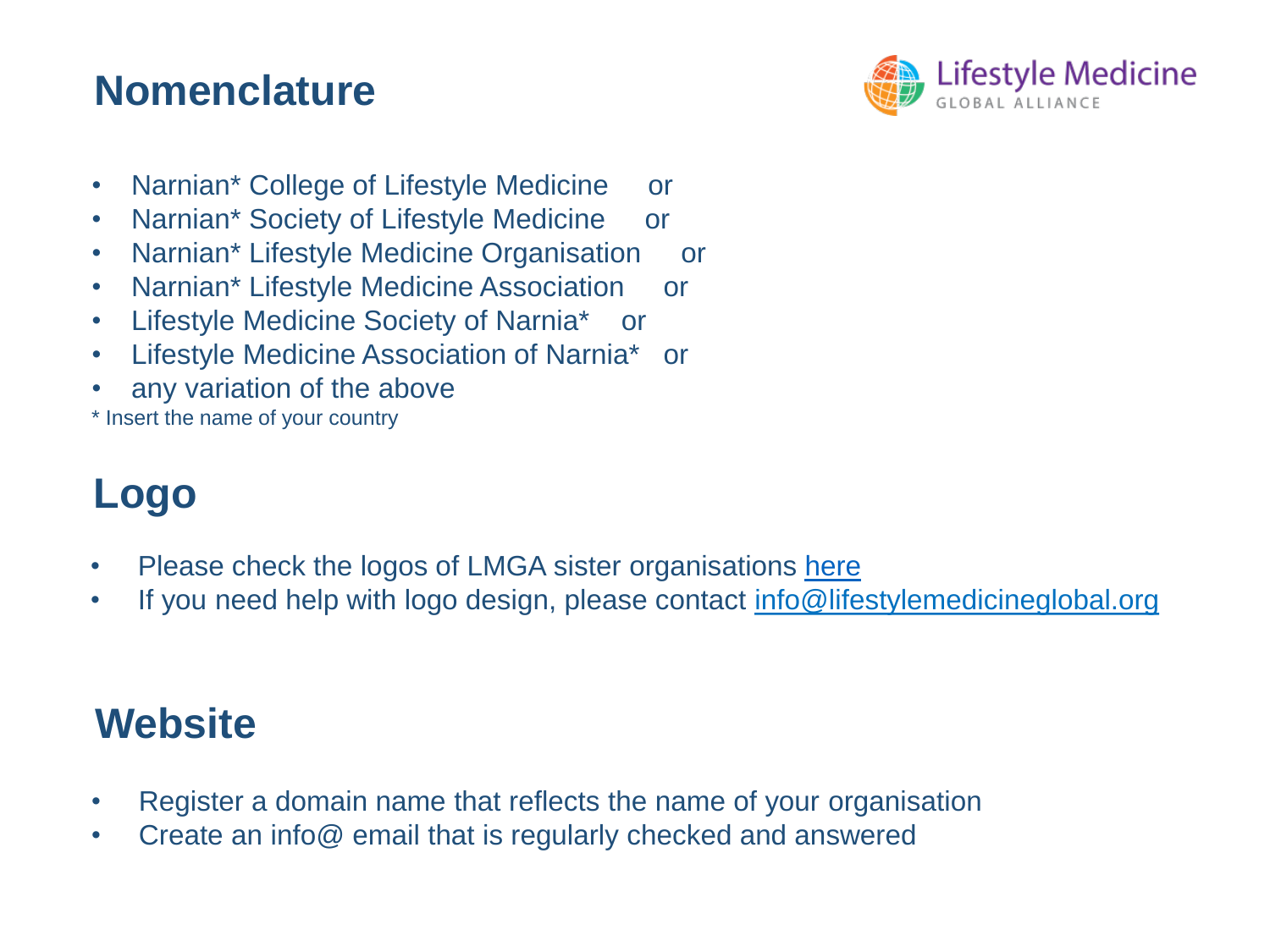# **National LM Organisation**



- Not-for-profit (or country equivalent) professional association
- Paying non-student membership base
- Democratically elected leadership (after a building period, where the pioneers need to be in charge to put the foundation in place – this period should not be more than two years): board of 5 to 7 members, with president, vice president, treasurer
- Physician led, with memberships for:
	- Physicians
	- PhD/Masters level health professionals
	- Bachelor level health professionals
	- Medical students
- Published and followed statutes/by-laws. For a sample, see the resource page.
- Work towards LMGA Level 5 Sister Organisation status

## **LMGA Sister Organisation Tasks:**

- Promotion and advocacy of evidence-based lifestyle medicine across the board
- Recruitment of members
- Deployment of educational programs and materials nationally
- Collection and dissemination of scientific studies relevant to LM
- Organisation of conferences, certification exams, corporate round tables, interest groups, etc. in-country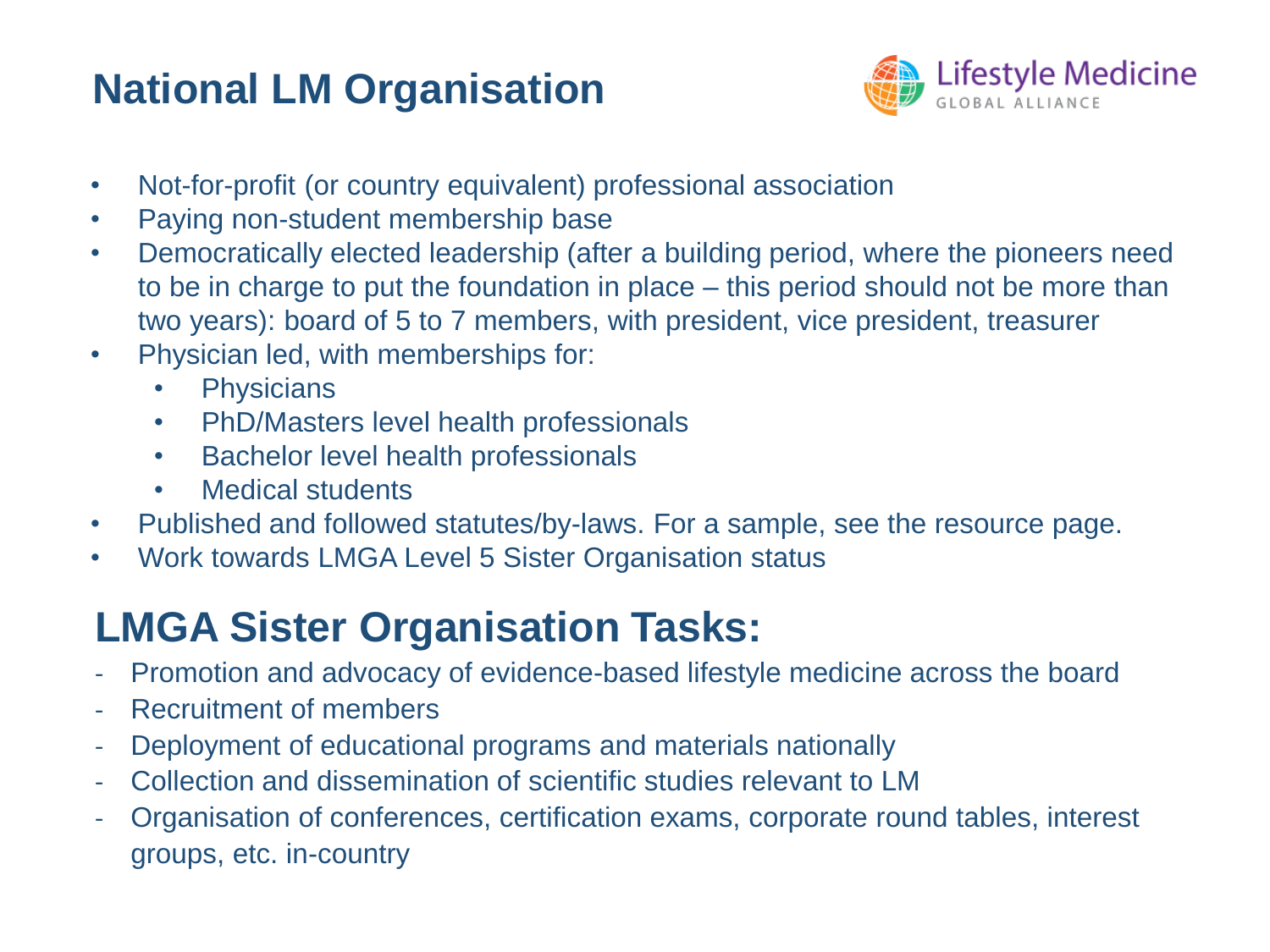#### **LMGA Sister Organisation Levels**



|                    | A                                                                                       | в                                                                               | c                                                                                                                             | D                                                                          | Е                                                                                                                               | <b>Benefits</b>                                                                                                            |
|--------------------|-----------------------------------------------------------------------------------------|---------------------------------------------------------------------------------|-------------------------------------------------------------------------------------------------------------------------------|----------------------------------------------------------------------------|---------------------------------------------------------------------------------------------------------------------------------|----------------------------------------------------------------------------------------------------------------------------|
|                    | Leadership                                                                              | Legal                                                                           | <b>Membership</b>                                                                                                             | <b>Conferences</b>                                                         | <b>Certification Exams</b>                                                                                                      |                                                                                                                            |
| Level 5            | A democratically elected leadership<br>that is physician led                            | A not-for-profit legal structure<br>Established statutes and bylaws             | An established membership base<br>with at least 500 fee paying<br>non-student members<br>A professional IT infrastructure and | Yearly Lifestyle Medicine Conference                                       | Yearly Lifestyle Medicine Certification<br>Exam<br>Lifestyle Organisation Medicine<br>Conference<br>b. 65% of revenue from IBLM | a. Discount at any Level 4 or Level 5                                                                                      |
|                    |                                                                                         | that are published and are being<br>followed                                    | website presence                                                                                                              |                                                                            |                                                                                                                                 | certification exams held in-country<br>c. 65% of revenue from in-country                                                   |
|                    |                                                                                         | Bank accounts and financial<br>transactions in the name of the<br>organisation  | A well formulated marketing plan with<br>requiar social media presence                                                        |                                                                            |                                                                                                                                 | Foundations of Lifestyle Medicine<br>(LMBRC) program sales<br>d. 65% of revenue from in-country<br>MOC pathway revenue     |
|                    |                                                                                         |                                                                                 | Adequately resourced/staffed<br>organisation offices                                                                          |                                                                            |                                                                                                                                 |                                                                                                                            |
| Level 4            | A democratically elected leadership<br>that is physician led                            | A not-for-profit legal structure                                                | An emerging membership base with<br>a minimum of 250 fee paying<br>non-student members                                        | At least one Lifestvle Medicine<br>Conference with 50 or more<br>attendees | Conduct at least one Lifestyle<br><b>Medicine Certification Exam</b>                                                            | a. Discount at any Level 4 or Level 5<br>Lifestyle Organisation Medicine<br>Conference                                     |
|                    |                                                                                         | Established statutes and bylaws<br>that are published and are being<br>followed | Professional IT infrastructure and<br>website presence                                                                        |                                                                            |                                                                                                                                 | b. 65% of revenue from IBLM<br>certification exams held in-country<br>c. 65% of revenue from in-country                    |
|                    |                                                                                         | Bank accounts and financial<br>transactions in the name of the<br>organisation  | A well formulated marketing plan with<br>regular social media presence                                                        |                                                                            |                                                                                                                                 | Foundations of Lifestyle Medicine<br>(LMBRC) program sales<br>d. 35% of revenue from in-country<br><b>MOC</b> participants |
| Level 3            | A democratically elected leadership<br>that is physician led                            | A not-for-profit legal structure                                                | An emerging membership base with<br>a minimum of 100 fee paving<br>non-student members                                        | Conduct at least one Lifestyle<br><b>Medicine Conference</b>               | At least one IBLM Certified member<br>on Board of Directors                                                                     | a. Discount at any Level 4 or Level 5<br>Lifestyle Medicine Organisation<br>Conference                                     |
|                    |                                                                                         | Established statutes and bylaws<br>that are published and are being<br>followed | Professional IT infrastructure and<br>website presence                                                                        |                                                                            |                                                                                                                                 | b. 65% of revenue from IBLM<br>certification exams held in-country<br>c. 65% of revenue from in-country                    |
|                    |                                                                                         | Bank accounts and financial<br>transactions in the name of the<br>organisation  |                                                                                                                               |                                                                            |                                                                                                                                 | Foundations of Lifestyle Medicine<br>(LMBRC) program sales                                                                 |
| Level <sub>2</sub> | A democratically elected leadership<br>that is physician led                            | A not-for-profit legal structure                                                | An emerging membership base with<br>a minimum of 50 fee paying<br>non-student members                                         |                                                                            |                                                                                                                                 | a. Discount at any Level 4 or Level 5<br>Lifestyle Medicine Organisation<br>Conference                                     |
|                    |                                                                                         | Established statutes and bylaws<br>that are published and are being<br>followed |                                                                                                                               |                                                                            |                                                                                                                                 | b. 65% of revenue from IBLM<br>certification exams held in-country<br>c. 65% of revenue from in-country                    |
|                    |                                                                                         | Bank accounts and financial<br>transactions in the name of the<br>organisation  |                                                                                                                               |                                                                            |                                                                                                                                 | Foundations of Lifestyle Medicine<br>(LMBRC) program sales                                                                 |
| Level 1            | Self-appointed leadership that is<br>physician led                                      |                                                                                 |                                                                                                                               |                                                                            |                                                                                                                                 | a. Discount at any Level 4 or Level 5<br>Lifestyle Medicine Organisation<br>Conference                                     |
|                    | Leadership committed to working<br>towards a not-for-profit legal<br>structure          |                                                                                 |                                                                                                                               |                                                                            |                                                                                                                                 | b. 65% of revenue from in-country<br>Foundations of Lifestyle Medicine                                                     |
|                    | Leadership establishing statutes<br>and bylaws with commitment to<br>publish and follow |                                                                                 |                                                                                                                               |                                                                            |                                                                                                                                 | (LMBRC) program sales                                                                                                      |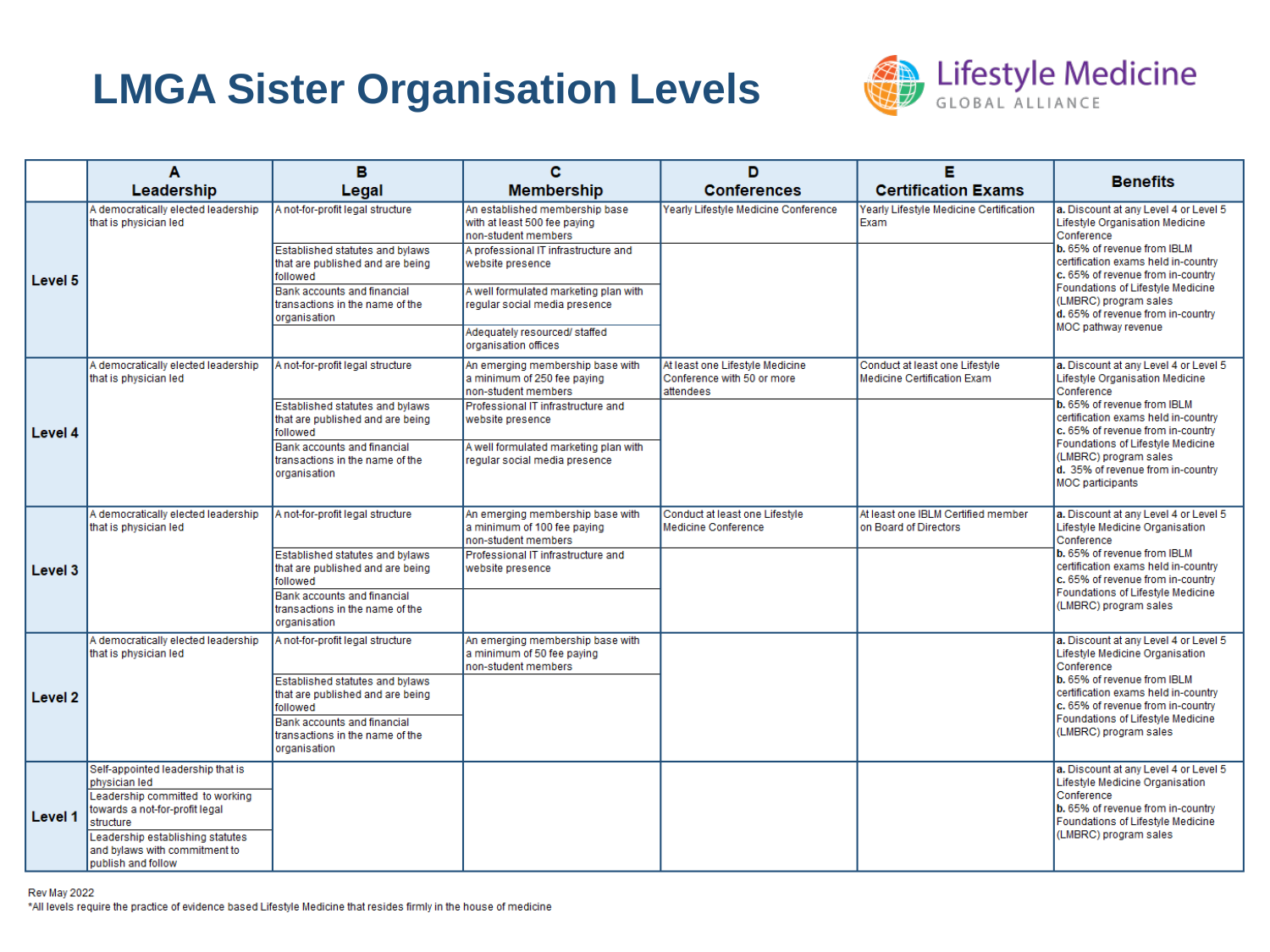# **Getting started**



- 1. Gather like-minded physicians and agree to get organized, based on the following outcomes
	- Networking • Research
	- Education **Certification**

The LMGA can help you get connected with people in your country.

- 2. Organise a Lifestyle Medicine Conference and certification exam, approximately 12 months out; look for collaborators like University Medical Schools:
	- Invite relevant speakers a mix of local and international... plan to have a minimum of 4 speakers with 10h of content around the pillars of lifestyle medicine (this will qualify your event for 10h of in-person CME – an IBLM certification prerequisite). Some speakers charge a speaking fee, most are willing to come pro-bono, with only flight and travel costs applicable.
	- Offer a substantial conference rebate for members of your organisation this will drive memberships.
	- Offer "Foundation Memberships" for early adopters put their names and photos on your website as foundation members, keep them as foundation members while they renew their membership, remove them if they don't.
	- Work with the IBLM ([info@iblm.co](mailto:info@iblm.co)) to conduct a certification exam at the end of the conference with a discount for members – this will drive income and memberships, and this will separate the evidence based practitioners of LM from the "voodoo merchants"…this exam can be offered in English or your local language (depending on the size of the market)
	- Work with the IBLM to private label "the Foundations of Lifestyle Medicine the Official Lifestyle Medicine Board Review Course" education program, with a discount for members – this will drive education and revenue and will provide your organisation with credibility via your "own" LM education course.
- 3. Repeat, while continuing to offer memberships and benefits via a newsletter, dissemination of research, collaboration with your regional LM organisation and LMGA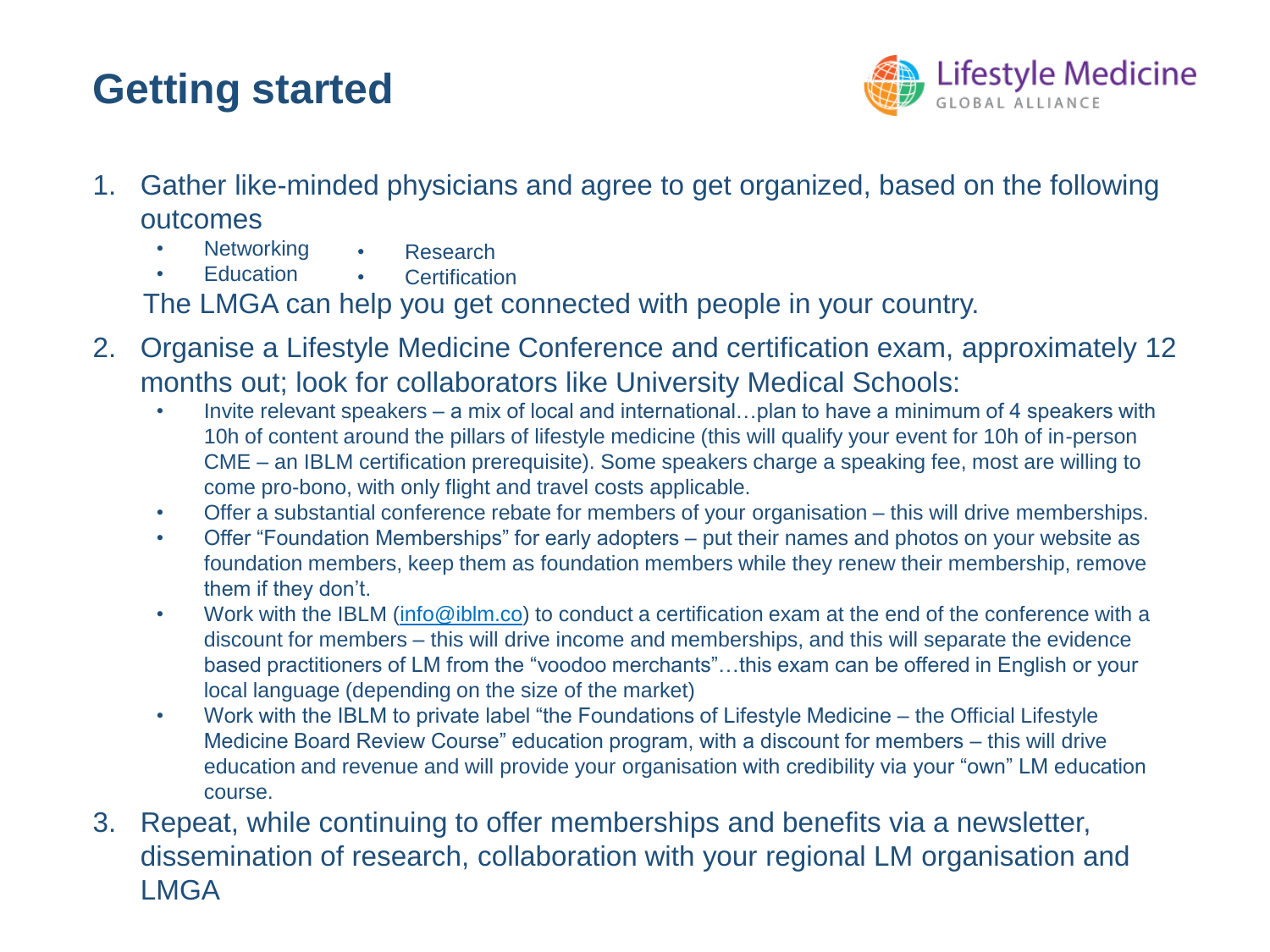# **Sponsorship Guidelines**



- 1. Firm separation of lifestyle medicine education and research from sponsorships sponsorship of any kind cannot influence research outcomes or education dissemination
- 2. Firm separation of event exhibition and sponsorships from programming content sponsoring an event and being able to present/speak are strictly separate
- 3. Only products and services falling firmly into the 4 pillars of Lifestyle Medicine (nourishment, movement, resilience and connectedness) as shown in the following treatment triangle are considered. Anything in the categories above (i.e. physiology: vitamins, supplements etc.) should be rejected.

**The overriding principle of sponsorship "When in doubt say NO!"**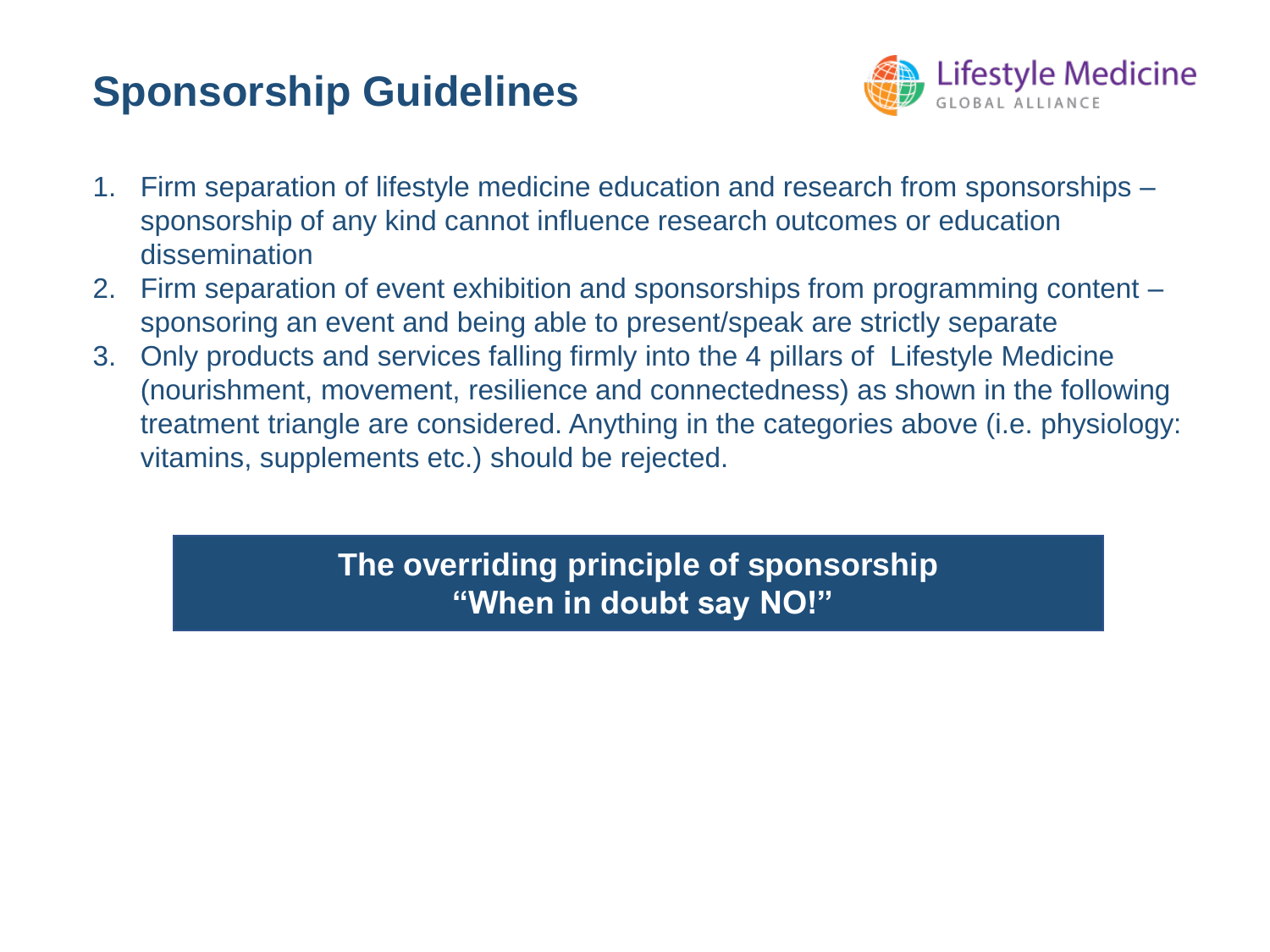



# **The Treatment Triangle**

**(adapted from Dr. Braman, www.lifestylemedicine.pro)**